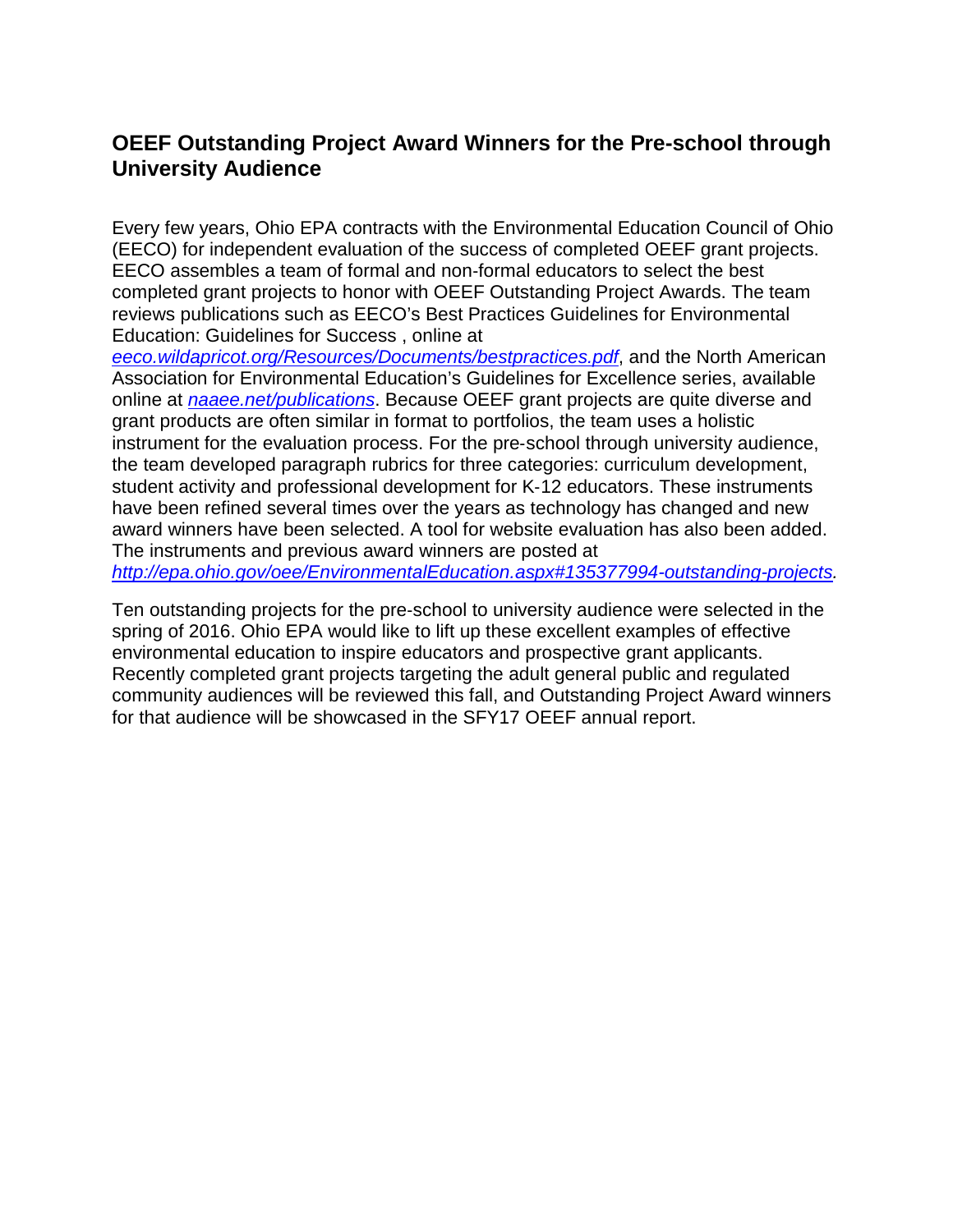#### **Action for Children**

"Nurturing Nature Through the Foods We Eat" F10G-023, \$49,634, Delaware, Fairfield, Franklin, Licking, Madison, Pickaway and Union counties, Audience: Pre-Kindergarten-University (pre-kindergarten and elementary), Contact: Gwen Moman, *[actionforchildren.org](http://www.actionforchildren.org/)*, (614) 224-0222, ext. 114



Afterschool-age educators were provided with standards-based professional development focused on environmental and agricultural education. The professional development program consisted of four major areas: a 10 hour curriculum module linking food and the environment; technical assistance to support implementation within the afterschool settings; field experiences bringing the educators, children and parents to environmental/agricultural education sites; and a statewide train the trainer for dissemination of the curriculum throughout Ohio. Collaborators included Franklin Soil and Water Conservation District, Ohio Child Care Resource and Referral Agency, Ohio State University Early Childhood Quality Network, Stratford Ecological Center, and Dr. Ruth Wilson, Professor Emeritus with Bowling Green State University.



### **Ohio State University College of Nursing**

"Healthy Homes Education for Nursing Students" S10G-076, \$48,675, Franklin County, Audience: Pre-Kindergarten-University (Undergraduate), Contact: Barbara Polivka, *[barbara.polivka@louisville.edu](mailto:barbara.polivka@louisville.edu)* (502) 852-3949

Provided web-based standardized teaching modules to educate at least 300 undergraduate and graduate prelicensure nursing students per year to U.S. EPA's Healthy Homes assessment process to identify threats such as radon, lead, pesticides and asthma triggers during their home visits. These students participated in standardized simulation lab

exercises to practice Healthy Homes assessments, and at least 20 students piloted actual in-home clinical/experiential Healthy Homes assessments. Columbus Public Health and the Ohio Department of Health collaborated on the project. The project is also described in the following publication: Polivka, B.J., Chaudry, R., Crawford, J. (2012) Home Environmental Hazard Education for Undergraduate and Pre-Licensure Nursing Students. *Journal of Nursing Education*. 51(10), 577-581.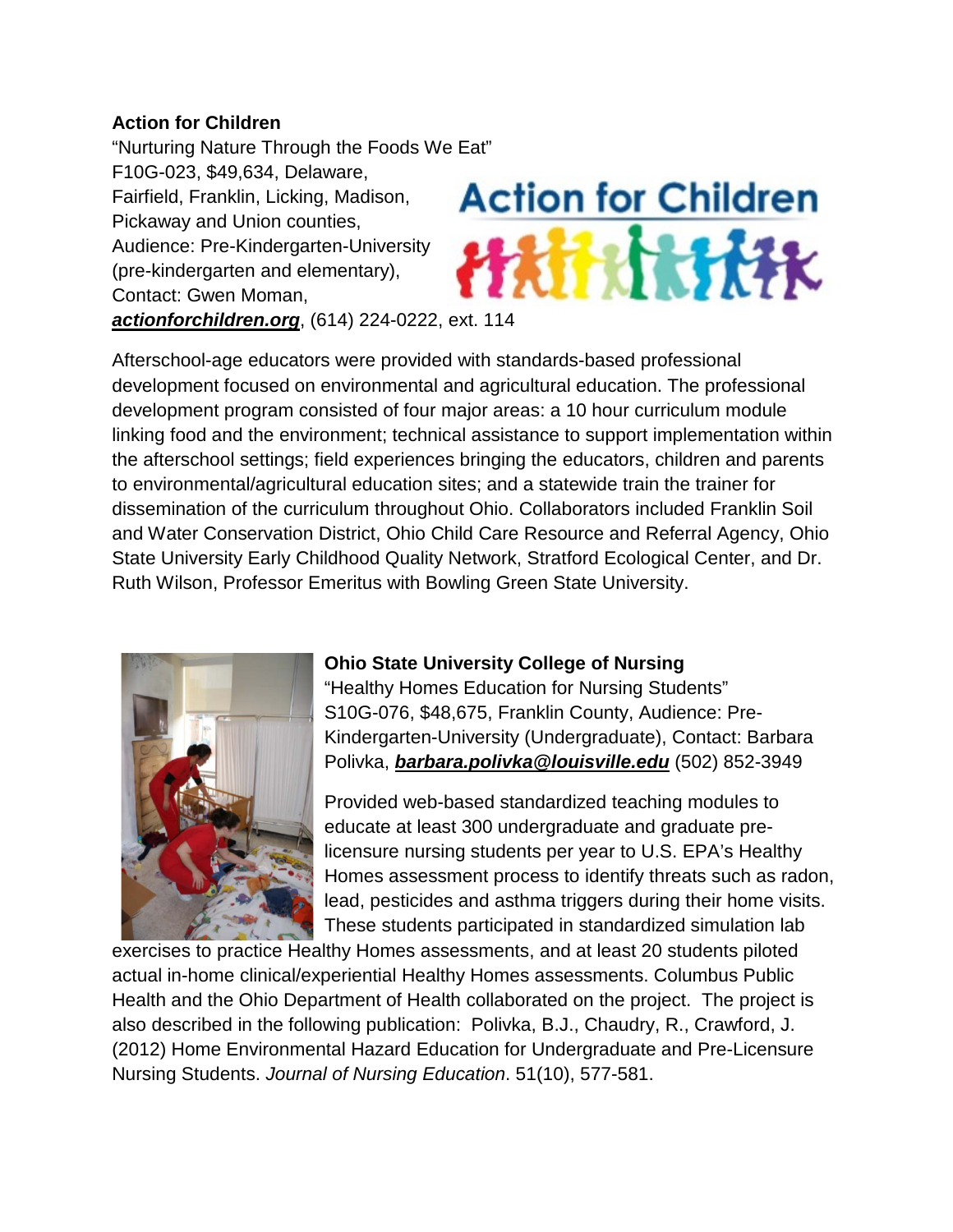### **Antioch College Corporation — Glen Helen Ecology Institute**



"Glen Helen Residential Environmental Education Program" F11G-019, \$49,918, Greene County, Audience: Pre-Kindergarten-University, Contact: Nikos Boutis, *[nboutis@glenhelen.org](mailto:nboutis@glenhelen.org)*, (937) 769-1902, ext. 105

The Glen Helen Outdoor Education Center is the oldest residential environmental learning facility in the Midwest. This project transformed the academic internships of the center into professional practica, to enable the center to continue to provide

environmental education instruction to schoolchildren, and professional preparation for outdoor and environmental educators.

#### **ThinkTV – Public Media Connect**

"Growing Up Wild in the Outdoor Classroom" S11G-049, \$49,853, 21 southwest and central Ohio counties

"Nature as the Outdoor Classroom" F13G-014, \$49,853, Montgomery County, Audience: Pre-Kindergarten-University (pre-school). Contact: Tina Spaulding, *[tspaulding@thinktv.org](mailto:tspaulding@thinktv.org)* (937) 220-1670



Three public television stations trained 1,680 child care providers and parents in central and southwest Ohio to use the outdoors as a classroom for teaching young children about nature and science. Half-day workshops presented eight units from Project WILD's "Growing Up WILD" curriculum, reinforced with a monthly e-newsletter with enrichment ideas for all attendees. Activities included What's Wild, Tracks, Bird Beak Buffet, Seed Need, Spider Web Wonders, The Deep Blue Sea, Wiggling Worms, and Wildlife is Everywhere. Multiple collaborators included the CET and WOSU Public Media stations, Dayton Area Family Child Care Association, Ohio Job and Family Services agencies in 16 counties, OSU Extension and referral agencies in five other counties.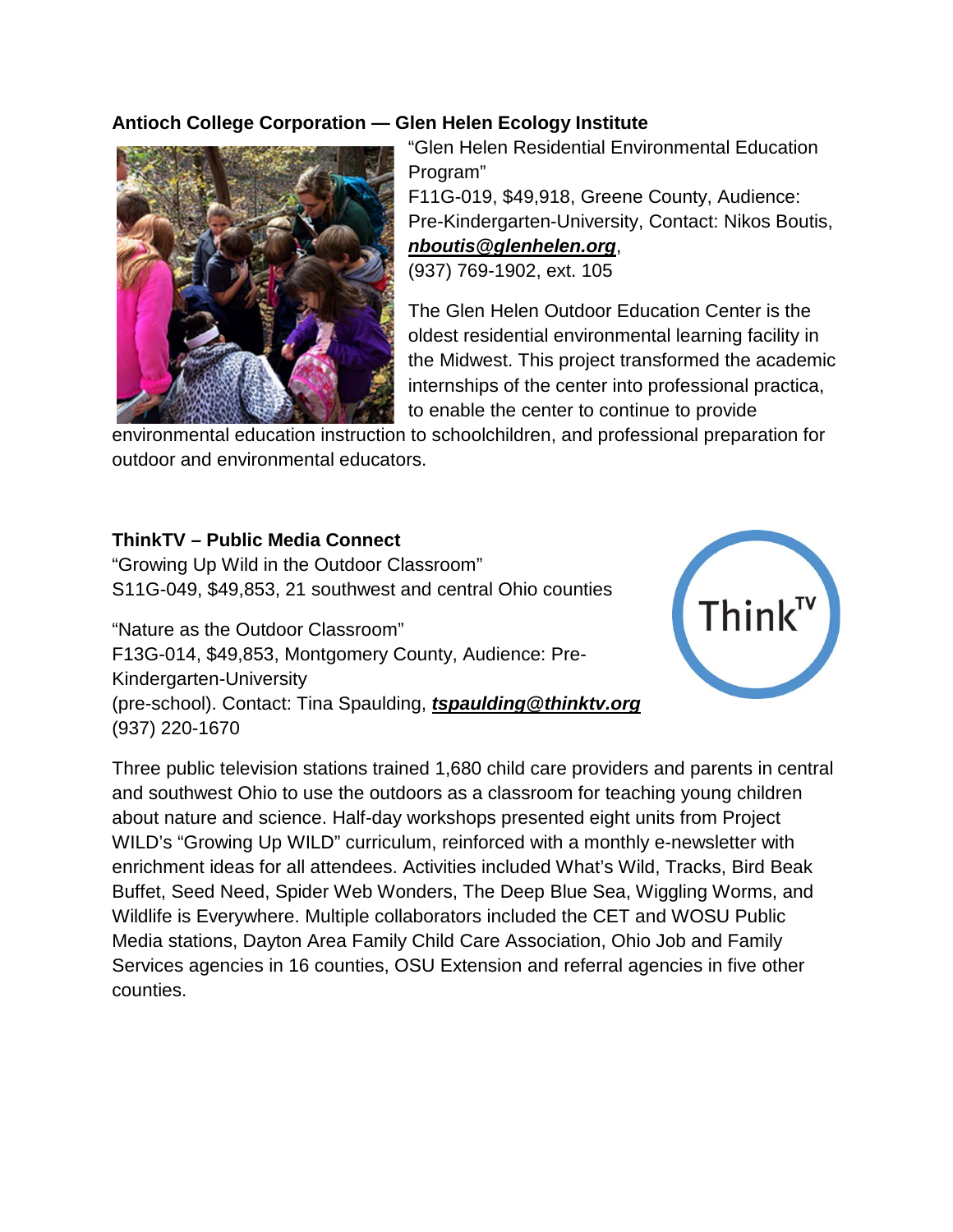#### **The Ohio State University Extension, Butler County**



"Youth Scientist; Creating Environmental Stewards" F12G-010, \$46,522.23, Ashland, Clinton, Fayette, Morgan, Ottawa, Trumbull and Van Wert counties, Audience: Pre-Kindergarten-University (high school), Contact: Cindy Meyer, *[meyer.842@osu.edu](mailto:meyer.842@osu.edu)*, (513) 785-6654

The grant provided eight workshops statewide, curriculum kits, website and blog to introduce 261 school teachers to a new curriculum on the emerald

ash borer, an invasive insect predicted to eliminate five different species of trees in Ohio and the 44 arthropods that rely on these trees for survival. At least 31,349 students learned about the health of Ohio forests and urban trees, using hands-on scientific research methods. ODNR, Division of Forestry, Project Learning Tree-Ohio, the US Forest Service, Ohio Department of Agriculture and OSU, College of Food, Agriculture and Environmental Sciences all collaborated.

#### **Talawanda School District – Talawanda High School**

"Healthy Water, Healthy People Project – Erik Sustainability Initiative" F12G-019, \$22,065.41, Butler County, Audience: Pre-Kindergarten – University (high school), Contact: Adriane Ruther, *[ruthera@talawanda.org](mailto:ruthera@talawanda.org)*, (513) 273-3559



Students investigated the impact of agricultural chemicals on the watershed of the 100 acre Erik Outdoor Education Area at the newly constructed LEED Gold-certified Talawanda High School. Students explored the stream, wetlands and woods on the property, measuring and monitoring the flow of agricultural chemicals through the wetlands to determine the effectiveness of the wetland ecosystem in mitigating these chemicals. Students then made recommendations to the Board of Education regarding the future use of the agricultural land. Budget included monitoring equipment and handheld GPS units for the students to use, and certification of the teachers in Project WET's secondary water monitoring curriculum, "Healthy Water, Healthy People." Collaborators included Butler Soil and Water Conservation District, Pheasants Forever and the U.S. Fish and Wildlife Service.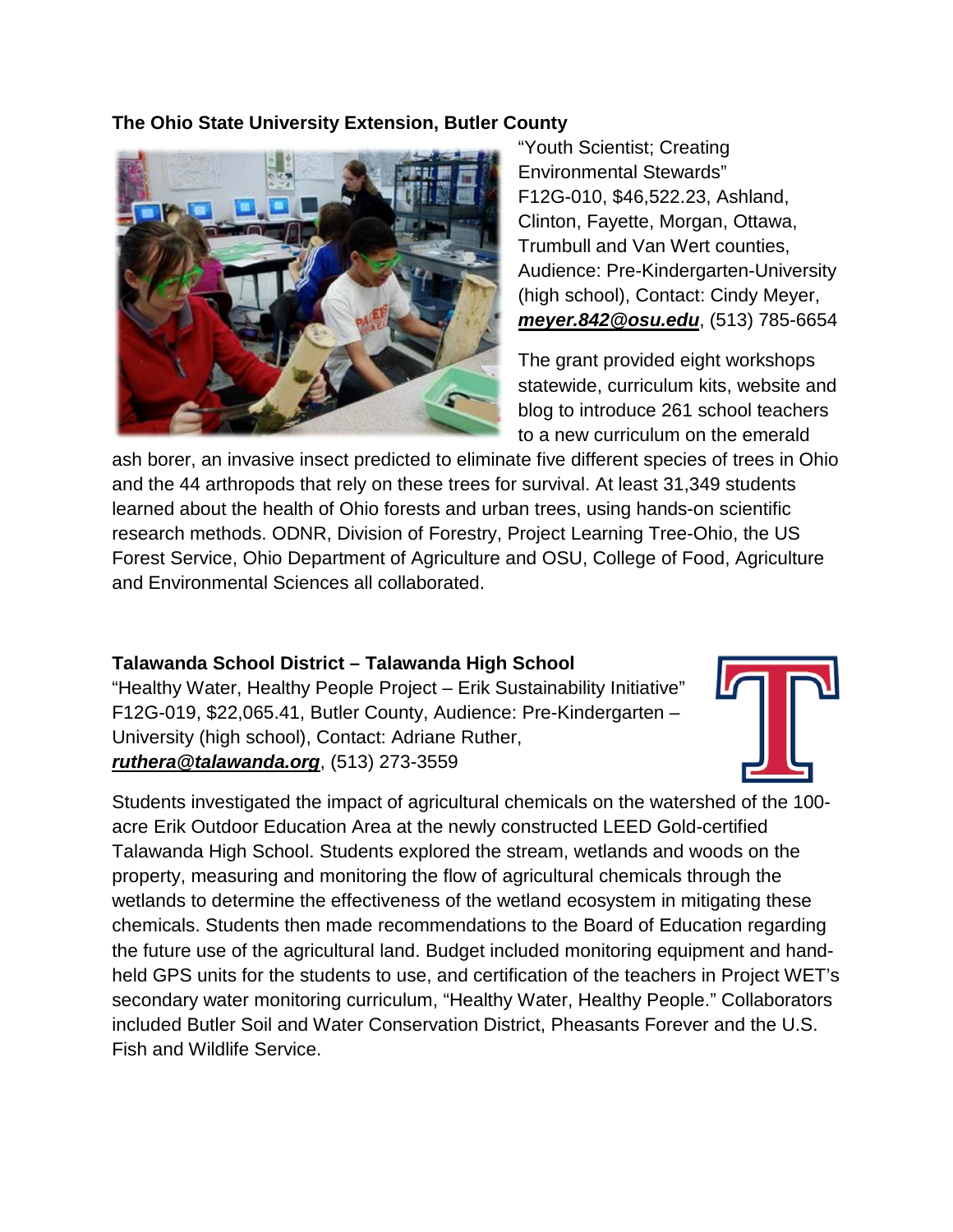#### **Darke County Educational Service Center**



"Producing Ohio's Renewable Energies (PORE)" S12G-038, \$22,389.66, Auglaize, Darke, Mercer, Miami, Montgomery, Preble and Shelby counties, Audience: Preschool-University (High School), Contact: Dave Shellhaas, *[dshellhaas@mresc.org](mailto:dshellhaas@mresc.org)*, (937) 498-1354

This pilot project targeted 27 teachers and approximately 2,378 high school students from 19 school districts in Ohio. The goal of the project was to increase high school students' skills at making evidence-based decisions about renewable energies that are found or produced in Ohio. A series of

workshops, online follow-up, a teacher's guide that provides lessons and instructional ideas, and a student booklet with content on biomass (ethanol, biodiesel and methane), wind and geothermal energy sources currently being developed in Ohio, provides a dynamic program that leads students in learning to make decisions about energy options without creating bias themselves.

#### **Ohio University - Civil Engineering**

"Virtual Boat for Environmental Education in Ohio" F13G-002, \$45,253, Athens County, Audience: Preschool to University (High School, Undergraduate and Graduate), Contact: Tiao J Chang, *[chang@ohio.edu](mailto:chang@ohio.edu)*, (740) 593-1462



The University currently has a five-year National

Science Foundation grant to study the impacts of human activity on water quality in the Ohio River basin, and integrate research results into high school curriculum. Local students and teachers sampled water quality from a real boat on the river. However, the number of high school students from the basin who can participate is limited by distance, boat capacity and the short seasonal window when the boat could dock and navigate along the river. This project created a Virtual Boat iPad and desktop computer game whereby students conduct two- and three-dimensional water sampling along a virtual river using an existing GIS database to simulate the current conditions along the Ohio River from Marietta to Gallipolis. Structured lesson plans include a Water Quality Index and Fish Kill and Pollutant Locator using GPS. Students tested for dissolved oxygen, fecal coliform, biochemical oxygen demand, temperature change, total phosphate, nitrate, turbidity and total solids, with results based on real data collected by the University and the Ohio River Sanitation Commission (ORSANCO). The game was field-tested with students and teachers at two high schools in Athens and Meigs counties.